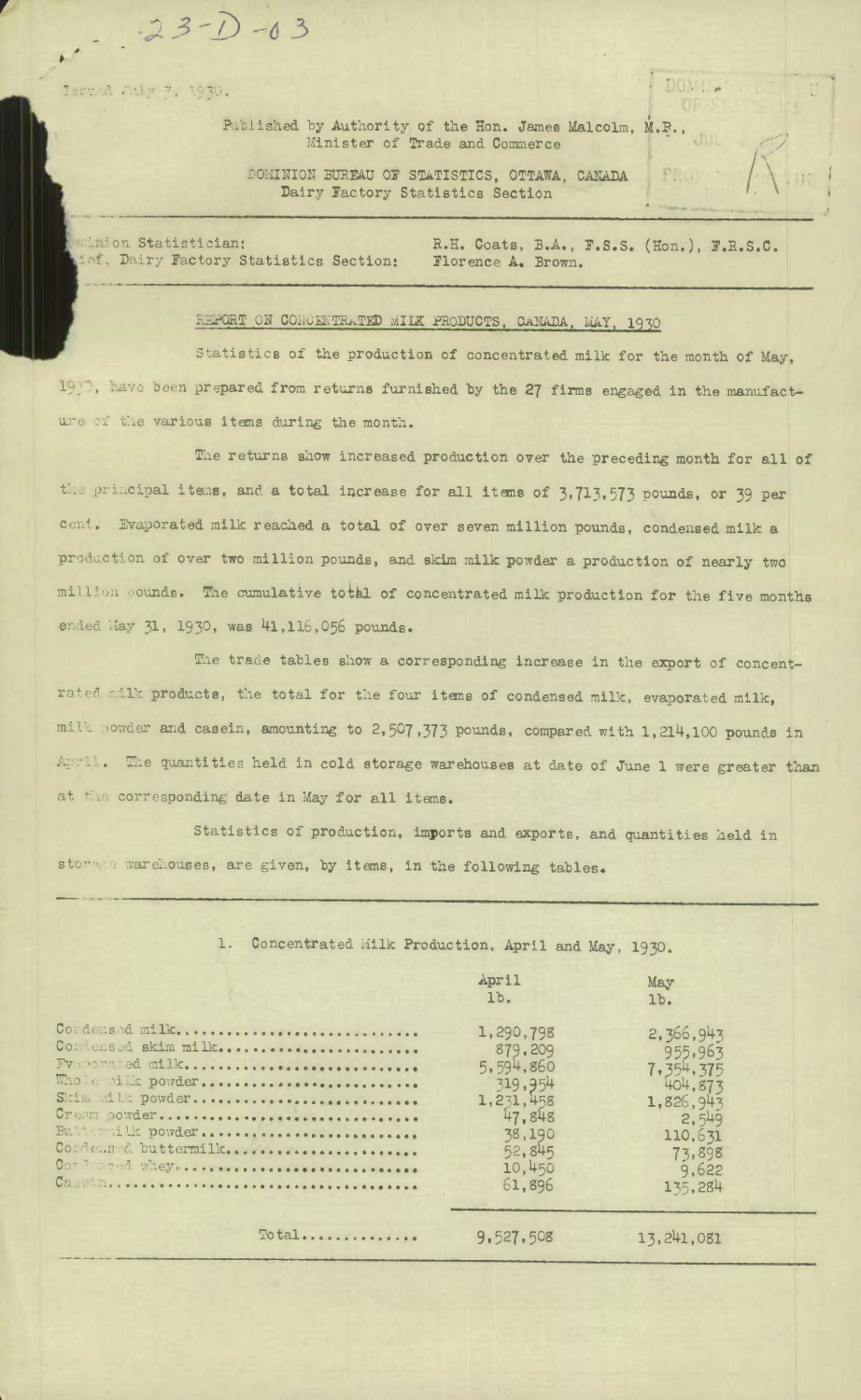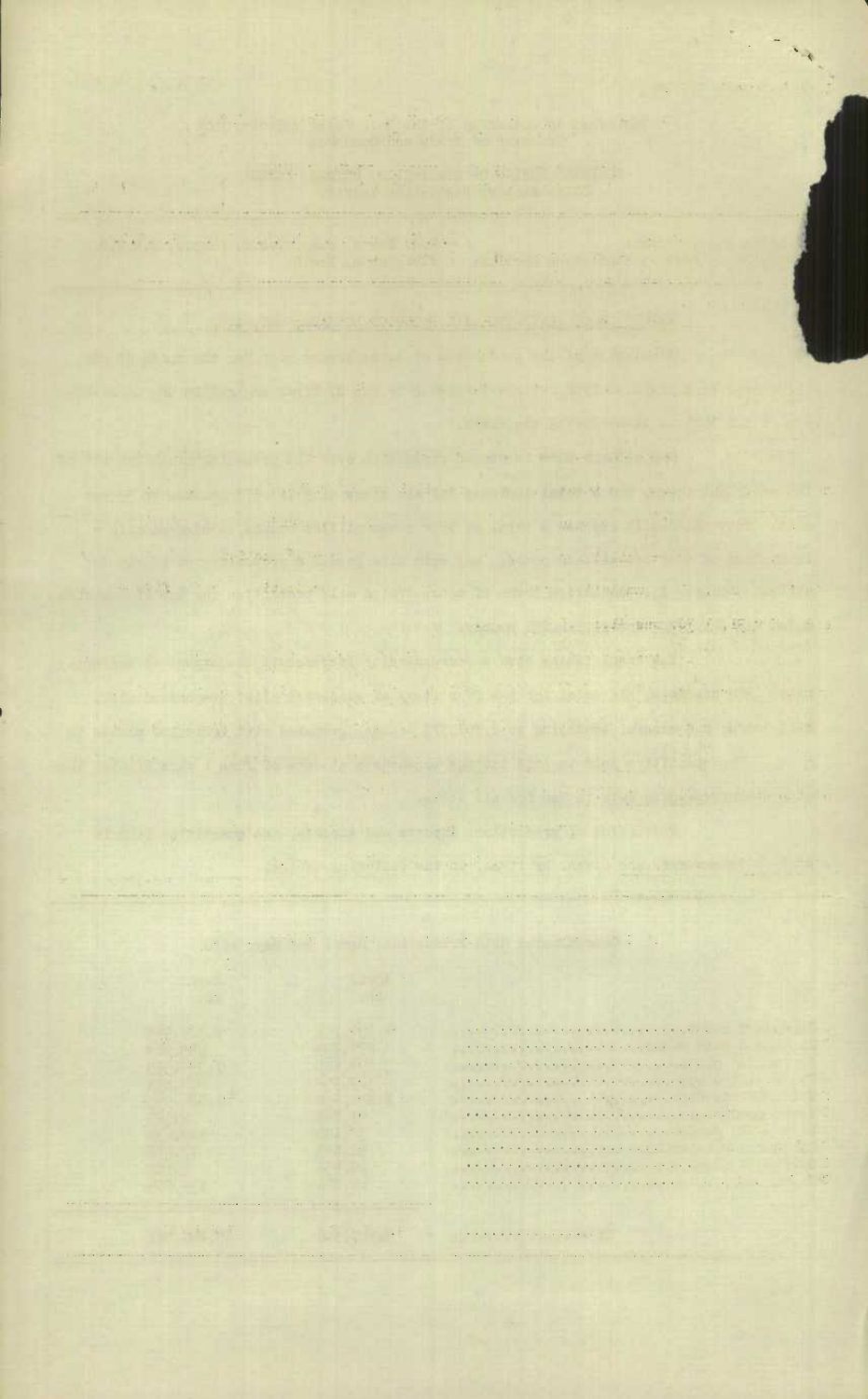$-2-$ 

2. I worth and Exports of Concentrated Milk Products, April and May, 1930.

|                                                           | Quantity Imported<br>April<br>1 <sub>b</sub> | May<br>$1b$ .                                                                                                                                                                                                                                                                                                                                                                                                                                                                              | April<br>$1b$ .                                    | Quantity Exported<br>May<br>$1b$ .          |
|-----------------------------------------------------------|----------------------------------------------|--------------------------------------------------------------------------------------------------------------------------------------------------------------------------------------------------------------------------------------------------------------------------------------------------------------------------------------------------------------------------------------------------------------------------------------------------------------------------------------------|----------------------------------------------------|---------------------------------------------|
| Couldned Milk<br>Iv porated milk<br>Milcouver<br>C: grill | 15,580<br>5,169                              | 6,789<br>$\frac{1}{2} \left( \frac{1}{2} \right) \left( \frac{1}{2} \right) \left( \frac{1}{2} \right) \left( \frac{1}{2} \right) \left( \frac{1}{2} \right) \left( \frac{1}{2} \right) \left( \frac{1}{2} \right) \left( \frac{1}{2} \right) \left( \frac{1}{2} \right) \left( \frac{1}{2} \right) \left( \frac{1}{2} \right) \left( \frac{1}{2} \right) \left( \frac{1}{2} \right) \left( \frac{1}{2} \right) \left( \frac{1}{2} \right) \left( \frac{1}{2} \right) \left( \frac$<br>583 | 651,500<br>309,300<br>253,300<br>$\sim$ 1000 $\mu$ | 1,148,000<br>879,300<br>352,700<br>127, 373 |

3. Concentrated Milk Products in Cold Storage Warehouses, May 1 and June 1, 1930.

|                   | May 1<br>1 <sub>b</sub> | June 1<br>1 <sub>b</sub> |
|-------------------|-------------------------|--------------------------|
| Condensed milks   | 1,500,614               | 2,032,324                |
| Evaporated milk   | 6,107,895               | 7,958,936                |
| Whole milk powder | 307.043                 | 516,261                  |
| Skin milk powder  | 716,938                 | 984,939                  |

4. Cumulative Production of Concentrated Milk for the five months ended May 31, 1930.

|       | $LD -$                                                                                                                           |
|-------|----------------------------------------------------------------------------------------------------------------------------------|
|       | 8,450,481<br>3,554,431<br>21, 411, 885<br>185,339<br>955, 427<br>5,612,261<br>77,932<br>213,685<br>243.082<br>48.214<br>363, 319 |
| Total | 41, 116, 056                                                                                                                     |

 $\overline{\mathbb{R}^n}.$ 

 $\epsilon$